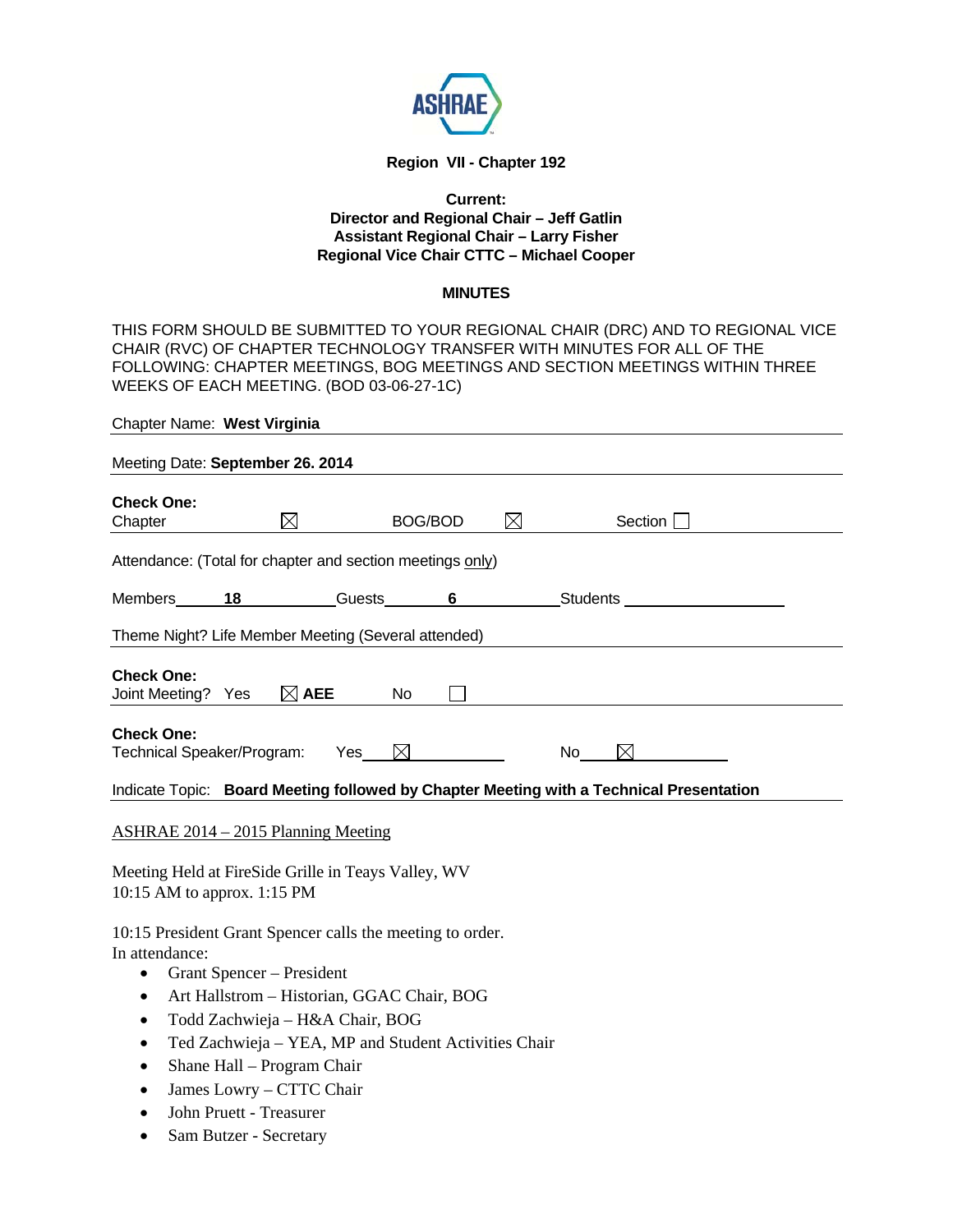

Audit Committee Report – Ted Zachwieja, Shane Hall, and James Lowry:

- Current report was positive.
- Officers accepted the report.
- Treasurer (John Pruett) to inform Regional Treasurer.

Treasurer's Report – John Pruett:

- Audit is complete
- Income sources:
	- o \$4000 in general account.
	- o \$400 for WVU student branch leadership.
	- o \$500 for student scholarships.
- Proposal for membership dues to increase from \$30 to \$50 accepted by Officers.
- Approximately 70% of membership dues are paid at this time.
- Budget Considerations:
	- o Distinguished Lecturer costs for March EXPO meeting.
	- o Contacts and Web Support.
	- o Workshop travel expenses for Officers.
	- o Student branch officer support \$400 (\$100 each) to President, VP, Secretary and Treasurer – to be paid out of the general fund (proposed and accepted).
	- o Scholarships to individual students.
	- o Funding for Scott Hallstrom to assist RP, SA and MP chair leaders.
- At future meetings, additional support funds can be received through:
	- o Code book sales.
	- o WV ASHRAE shirt sales.
	- o Sponsorship from relevant businesses.
- Next year's budget to be sent out to Officers, Committee Chairs and BOG for review.

Student Activities Chair Report - Ted Zachwieja:

- Dr. Ken Means (WVU) and Grant Spencer to meet in Nov with student branch officers to disperse funding assistance (\$400).
- David Cotton and Ken Means are filling out the Student Branch paperwork from Grant Page and will turn it back into him for Members Council/BOG approval of WVU Branch in Chicago in Jan.
- Current Society student membership prices of \$20 no change.
- Suggestion made for WV-ASHRAE branch to partially fund senior college student's "Smart Start" membership costs and offer future discounts only to future WV-ASHRAE members. This will be discussed and voted upon at next Board meeting. David Cotton to develop the proposal with input from Mean and Hallstrom.

Program Chair Report – Shane Hall:

Today's meeting on packaged rooftop equipment and energy code compliance.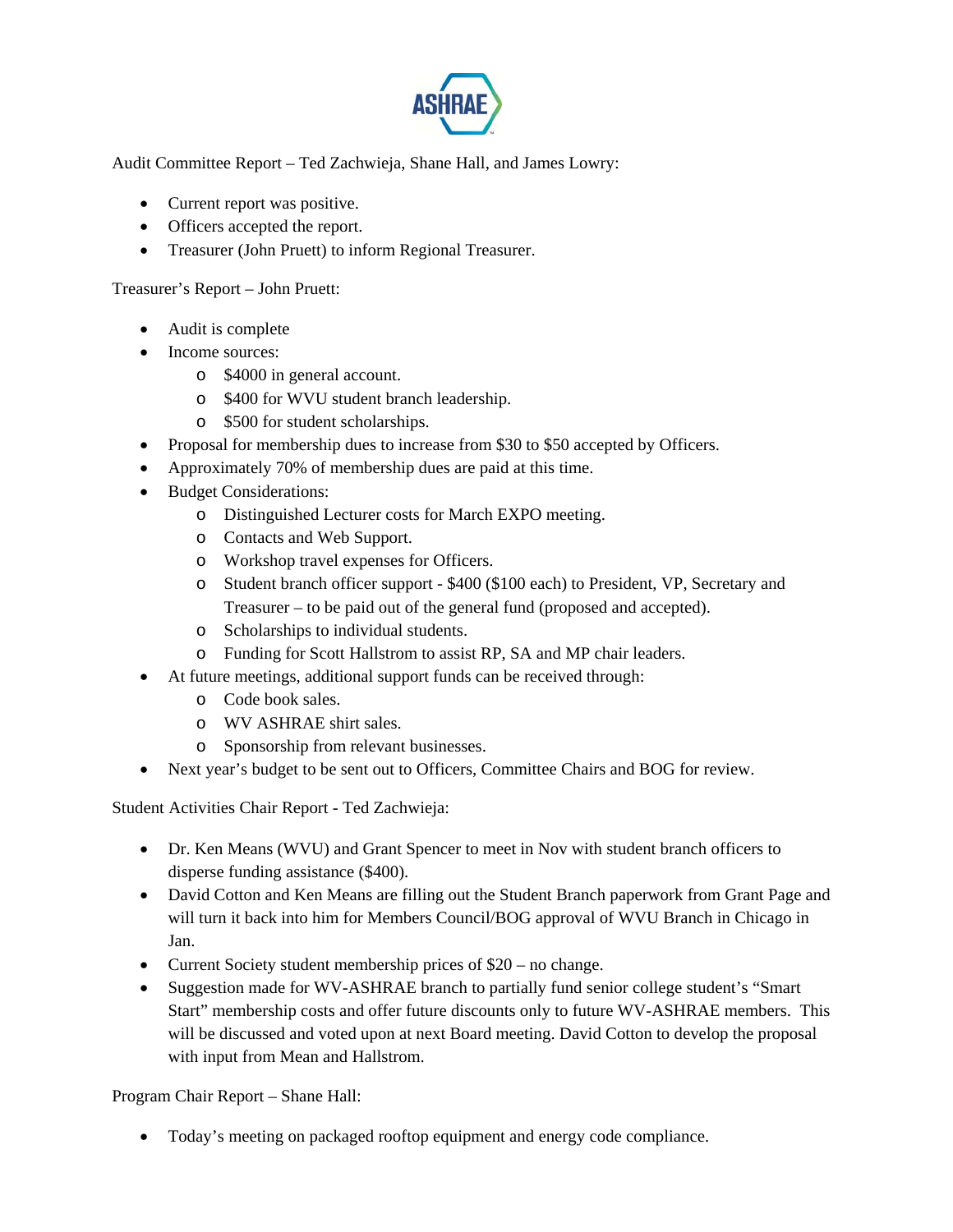

- October  $2<sup>nd</sup>$  event at the Energy and Construction Exchange, Sam Butzer presenting "Codes, Standards, and Energy Efficiency in West Virginia" on behalf of WV-ASHRAE.
- October  $7<sup>th</sup>$  event at the Southeast Regional Association of Physical Plant Administrators, Sam Butzer presenting "Codes, Standards, and Energy Efficiency in SRAPPA States" on behalf of WV-ASHRAE.
- October  $26<sup>th</sup>$  event at the Create WV / Building Conference, Sam Butzer presenting "What We Have, What We Should Demand, and Where We Can Expect To Go – an Overview of Energy in West Virginia" on behalf of WV-ASHRAE.
- November  $13<sup>th</sup>$  meeting at the Marriot in Charleston, WV.
	- o 10:30 there will be a Board Meeting.
	- o 11:30 Lunch sponsored by Weil McLain and a technical session on:
		- Application considerations for commercial condensing boilers, and commercial condensing boilers paired with standard efficiency boilers in a hybrid arrangement.
	- o Daniel H. Nall, FAIA, P.E., BEMP, HBDP Senior Vice President, Syska Hennessy Group to provide a 3 hour (PDH/CEU credit) presentation on:
		- Designing Green Communities: Sustainable Infrastructure
		- **Innovative Systems for Energy and Water Conservation: Four Corporate** Headquarters
		- LEED 3.0 Energy and Atmosphere Credits
	- o AIA and WV-USGBC are promoting the event and need a flyer.
	- o Meeting requires additional sponsorship Officers and Committee Chairs to pursue. Sponsors will be acknowledged on the introduction slide of presentation and a poster board with sponsors will be displayed at meeting.
- January ASHRAE meetings, Sam Butzer presenting "Combined Heat and Power, Trigeneration and Fuel Cells" on behalf of WV-ASHRAE.
	- $\circ$  January  $8<sup>th</sup>$  WVU Student branch meeting.
	- $\circ$  January 8<sup>th</sup> Morgantown area chapter meeting.
	- o January  $9<sup>th</sup>$  Charleston area chapter meeting and Board Member meeting.
- Jan 24-28, 2015 ASHRAE Winter Meeting and AHRI Expo, Chicago, Ill.
- March 25, 2015 (EXPO) Chapter Meeting and six technical presentations.
- May -WV ASHRAE 2015-16 Planning Meeting (no set date).
- June 27- July 1, 2015 ASHRAE Summer Meeting, Atlanta, Ga.
- July 23-25, 2015 ASHRAE Region VII CRC Sheraton Hotel, Memphis, Tenn.

Chapter Technology Transfer Committee (CTTC) Chair Report – James Lowry

- PAOE points to be added from Program Chair's meetings.
- Technology award for ZMM.
	- o John Pruett to submit forms for Huntington East Middle School.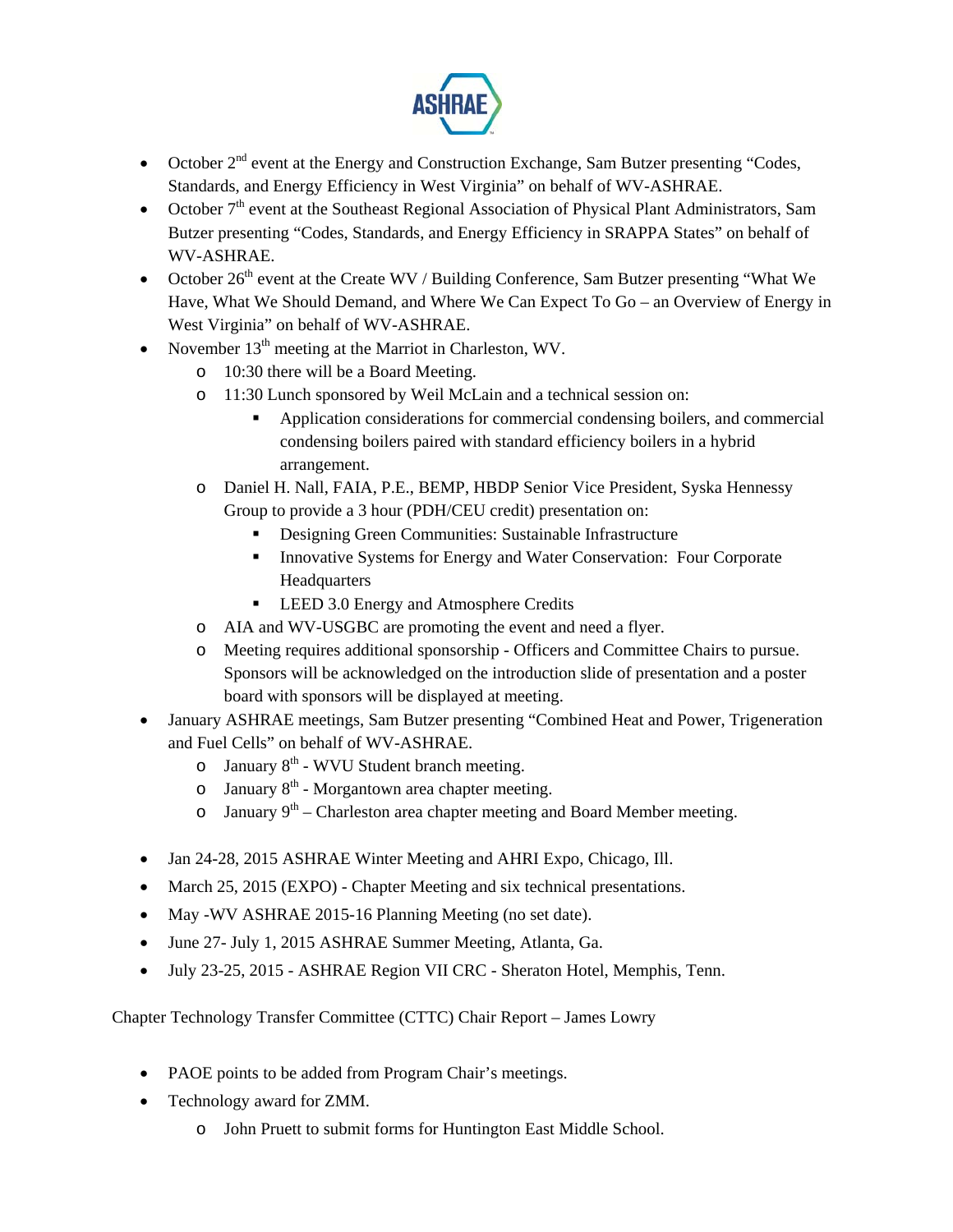

- Submit proposed plan and expected PAOE points.
- Management By Objective (MBO) to Chair
- Print current PAOE points and email to BOG

Young Engineers in ASHRAE (YEA) and Membership Promotions (MP) Chair Report – Ted Zachwieja:

- Ouantity of members has remained constant since June  $31<sup>st</sup>$ , 2013 66 members/15 students.
- Most current students are in grace period and need to pay membership dues.
- Proposal to increase MP committee members to facilitate additional MP funding.
	- o Internal goal of 2 to 4 members.
	- o 2 members for retention.
	- o 2 members for growth.
- MBO submitted.
- Ted attended the YEA and Regional Conferences PAOE points.
- New YEA Chair was nominated by Ted and approved by the President.
	- o William Dempsey is an Army Combat Medic, an Industrial Hygiene Technician for the Federal Government and member of the West Virginia Army/National Guard.
	- o Ted to update ASHRAE CIQ with this information.
- Recognition needs to be formally given by the WV-ASHRAE branch to Art Hallstrom, David Cotton, and Dr. Ken Means for successfully establishing the WVU student branch of ASHRAE.
- Four student officers to receive \$100 from WV-ASHRAE.

Historian, Research Promotion (RP), Student Activities, and Grassroots Government Activities (GGAC) Chair Report – Art Hallstrom, ASHRAE Fellow and Life Member:

Student Activities:

- Second meeting of WVU student branch will be in November PAOE points.
	- o David Cotton and Dr. Ken Means to establish date.
	- o Grant Spencer to attend and provide official acknowledgement/congratulations for establishing student branch and present \$100 checks to student branch officers.
- Reach out to other state colleges (WVU-Tech in Montgomery, Marshall Univ.) for potential new student branches.
- Membership Promotion should focus on northern panhandle and Morgantown area.

Research Promotion:

- Scott Hallstrom attended the Research Promotion training in Chicago, Scott to assist Ray Wohlfarth, Research Promotion Chair.
- \$2000 is the Chapter RP Goal for this year.
- \$100 Full Circle donations need to be submitted from Officers, Board of Governors to ASHRAE or the RP Chair by Nov 15.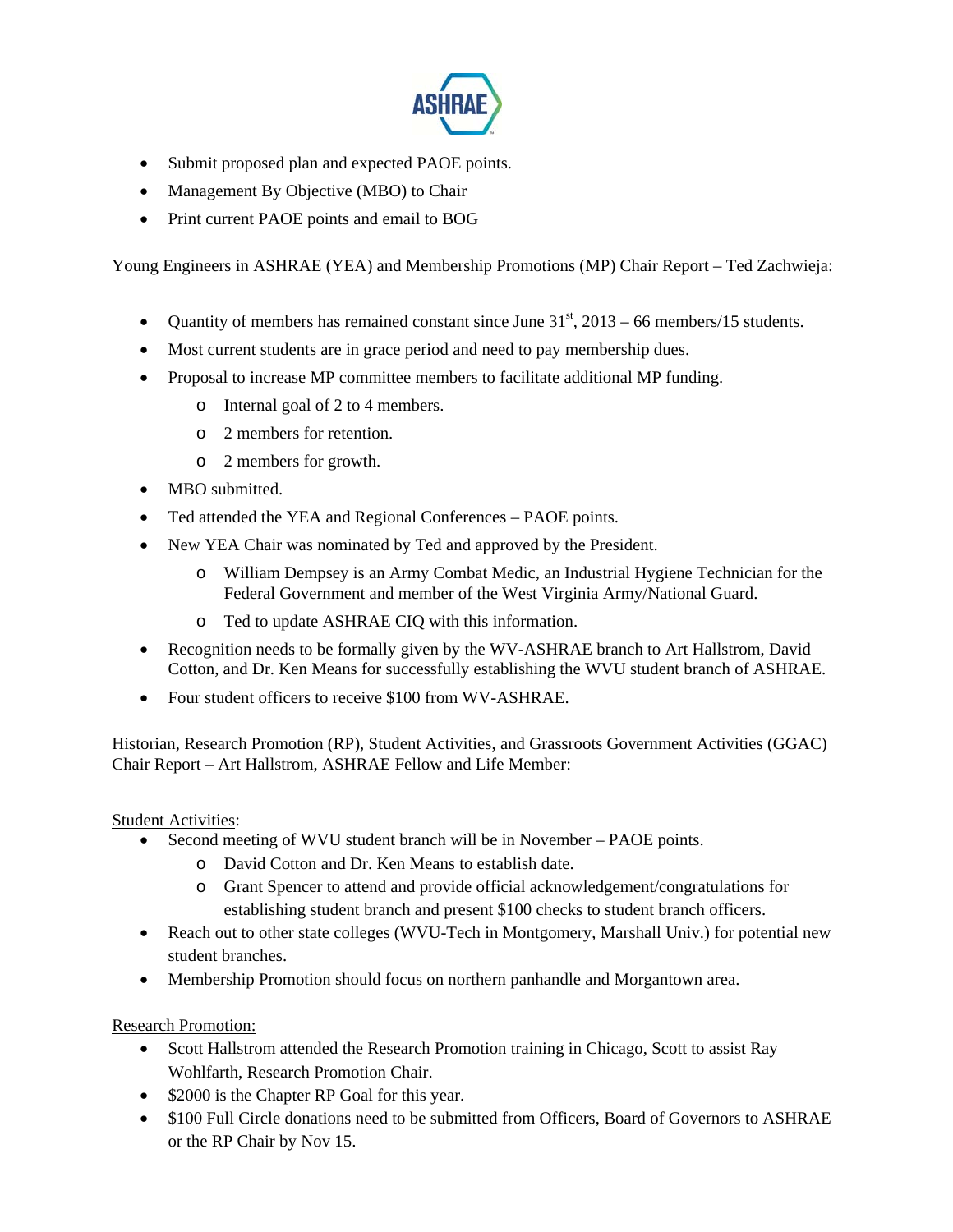

## History:

 Ted Zachwieja Senior will be attending today's meeting (PAOE points). He is a Life Time Member. Art Hallstrom will be doing a leadership recall after the lunch meeting.

# GGAC:

- Recent DOE ruling on 90.1-2010 means state building codes must comply with that within two years.
- Tyler Cannon from Energy Efficient West Virginia (EEWV) is looking for WV buildings to promote as energy efficient. Meeting members are encouraged to submit or promote others to submit their projects.
- Art has been working with the Mayors of Hurricane, Beckley and Huntington to establish plan review, EUI and bEQ programs within their communities.
- Hurricane City Manager is submitting data to Hallstrom to do the first ASHRAE bEQ label in WV. It is for their City Hall Building. This building has a number of energy upgrades so it should rate well. If completed, can be used as a case history for other WV Cities.

Chapter President, Grant Spencer, Closing Remarks:

- Proposal for WV-ASHRAE to provide recognition to local buildings for building ratings committed to energy efficiency. Buildings that are LEED certified, Energy Star rated, or benchmarked through EUI and bEQ would receive a plaque from WV-ASHRAE recognizing their success and commitment to energy efficient buildings. Grant to email officers and BOG for further discussion on topic and to establish details/criteria.
- Proposal to use the WV-ASHRAE website to list WV companies committed to meeting the ASHRAE 90.1-2007 design requirements, and the use of COMcheck on drawings or with plan review documents to confirm compliance. This is state code. Acknowledgement for willingness to comply helps with the adoption process and the ASHRAE Brand. Need to make sure the website wording does not increase design firm litigation risk.

## Officers and BOG Meeting Adjourned.

WV-ASHRAE Chapter Meeting / Lunch and Learn Called to Order by President Grant Spencer

- Welcome.
- Introduction of all attendees.
- Past President's pin presented to Todd Zachwieja for his hard work and dedication to the chapter.
- David Levine award presented to Todd Zachwieja on behalf of Region VII Chair.
- Recognition given to new ASHRAE student chapter at WVU in Morgantown. Hopes for establishing additional student chapters at WVU Tech in Montgomery and Marshall.
- Attendees were informed of an increase in member dues (\$30 to \$50).

Shane Hall:

- Informed attendees of future meetings.
- Requested input from attendees and chapter members for future program ideas.